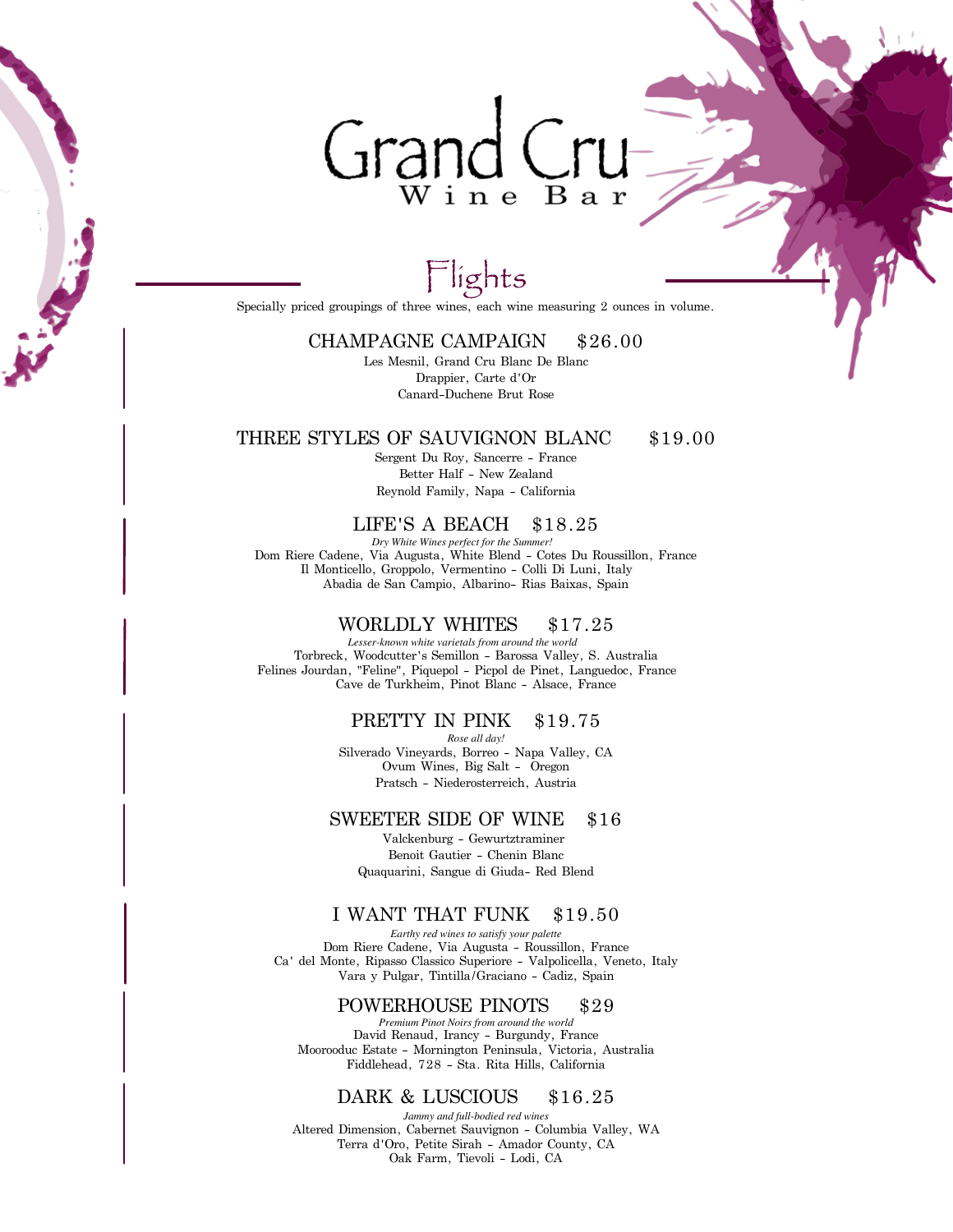### Grand ( Wine Bar

### lights

Specially priced groupings of three wines, each wine measuring 2 ounces in volume.

#### TOUR OF ITALY \$21.25

Il Palazzotto, Dolcetto di Diano d'Alba - Piedmont Villa S. Anna, Vino Nobile di Montepulciano - Tuscany Mocavero, Sire, Negroamaro - Salento, Puglia

#### THE THREE FRENCHMEN \$25.50

David Renaud, Irancy - Burgundy Cru Monplaisir, Superieur - Bordeaux Paul Autard, Chateauneuf-du-Pape - Rhone Valley *A farmer, merchant, and the Pope walk into our bar... There's a joke there*

#### CABERNET FRANC...THE O.G. CAB \$18.25

Vigne de Malina - Friuli-Venezia Giulia, Italy Lamadrid, Reserva - Agrelo, Mendoza, Argentina Domaine Raffault, Clos D'Isore - Chinon, Loire Valley, France

#### QUE SYRAH, SHIRAZ \$22.25

Domaine Becheras, Le Prieure D'Arras - Crozes-Hermitage, France Terre Rouge - California, USA Heartland, Director's Cut - Langhorne Creek, Australia

#### MAYACAMA CABS \$29

Silver Ghost - Napa Valley Crossbarn - Sonoma Valley Obsidian Ridge - Red Hills Lake County *Cab Sauvs from the famous mountain region*

### Premium Flights

Specially priced groupings of 3 Ultra Premium wines, each wine measuring 2 ounce in volume.

#### PREMIUM FRENCH \$35.25

Nicolas Joly, Les Vieux Clos, Savennieres - Chenin Blanc Ch Durat-Milon, Grand Cru, Pauillac- Bordeaux Blend Dom Courbis, La Sabarotte, Cornas - Syrah

#### PREMIUM AMERICAN \$36.25

Merry Edwards, Meredith Estate, Russian River Valley - Pinot Noir La Pelle, Napa Valley - Cabernet Sauvignon Mark Herold, Purple Label, Napa Valley - Cabernet Sauvignon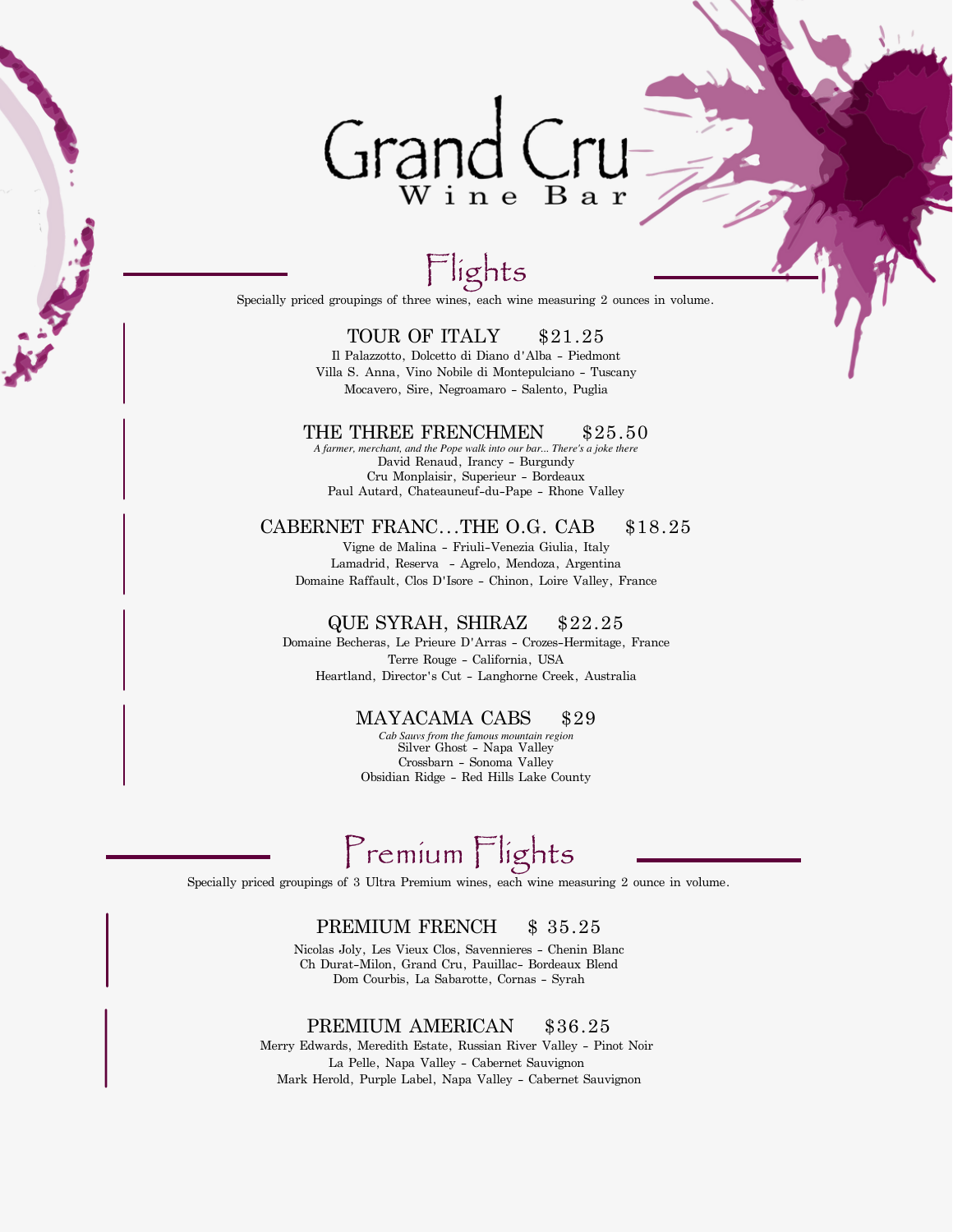# $Graphed$

Bubbles

**RECEIVED** 

| <b>CARPENE MALVOLTI</b><br>Prosecco<br>Conegliano Valdobbiadene, Italy    | 10.00                |
|---------------------------------------------------------------------------|----------------------|
| DRAPPIER, CARTE D'OR<br>Champagne<br>Champagne, France                    | 20.00 / 40<br>375 ML |
| <b>LE MESNIL</b><br>Champagne<br>Champagne, France                        | 19.00 / 38<br>375 ML |
| <b>CANARD-DUCHENE</b><br>Champagne Rose<br>Champagne, France              | 16.75 / 42<br>375 ML |
| SR 262<br>Brut Rose<br>Columbia Valley, WA, USA                           | 11.25 / 28           |
| DE FORVILLE MOSCATO D'ASTI (SWEET)<br>Asti<br>Piedmont, Italy             | 12.75 / 32           |
| 'hites                                                                    |                      |
| <b>KARL JOSEF</b><br>Riesling (Semi-Sweet)<br>Mosel, Germany              | 10.00 / 25           |
| <b>DISRUPTION</b><br>Riesling (Dry)<br>Ancient Lakes, Columbia Calley, WA | 12/30                |
| LAGO, VINHO VERDE<br>White Blend<br>Vinho Verde DOC, Portugal             | 9.50 / 24            |
| VALCKENBERG<br>Gewurztraminer (Semi-Sweet)<br>Pfalz, Germany              | 11.25 / 28           |
| <b>BETTER HALF</b><br>Sauvignon Blanc<br>Marlborough, New Zealand         | 11.25 / 28           |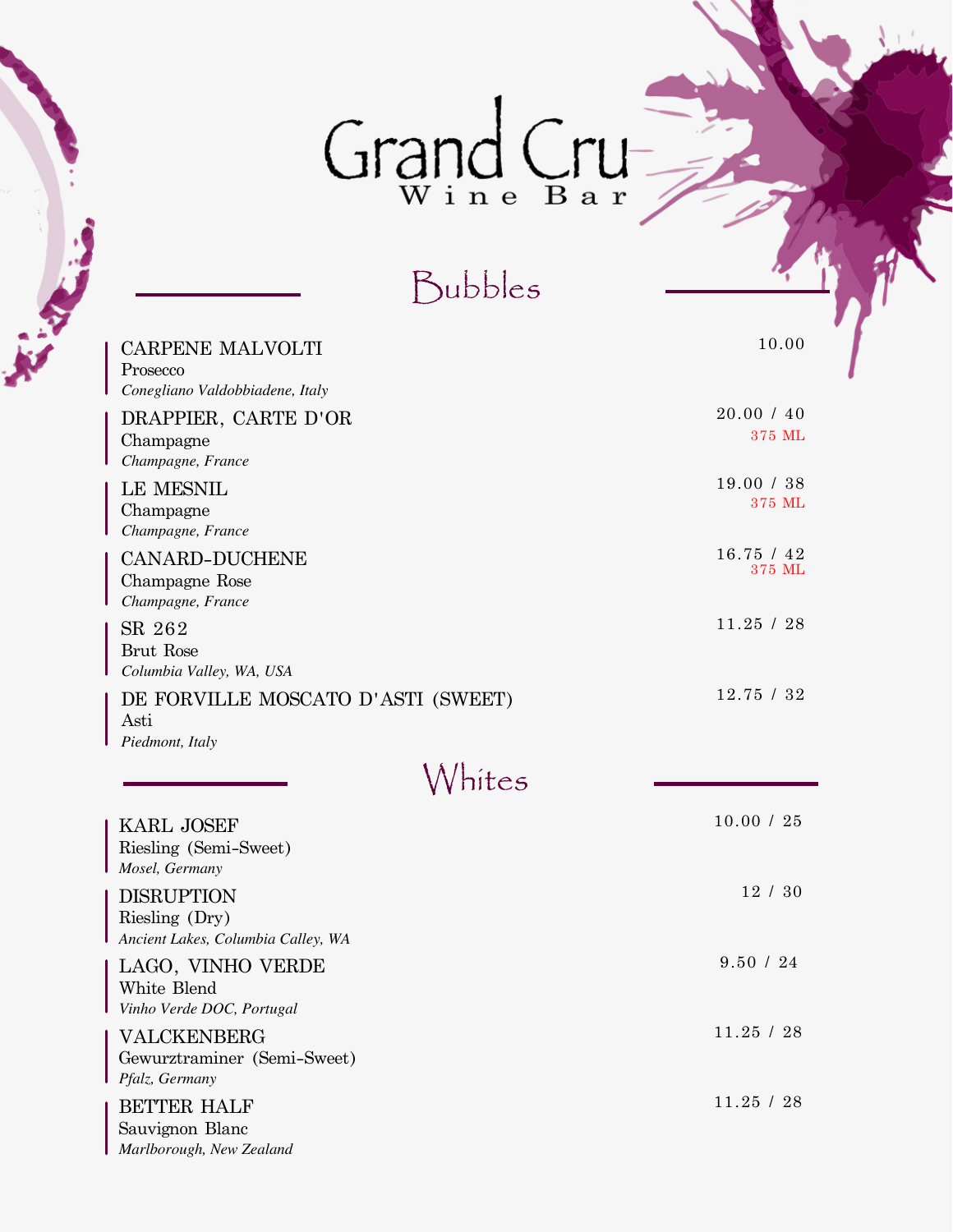# $Graphed$

| Whites                                                                                         |            |
|------------------------------------------------------------------------------------------------|------------|
| <b>SERGENT DU ROY</b><br>Sauvignon Blanc<br>Sancerre, France                                   | 14.50 / 36 |
| <b>CAVE DE TURKHEIM</b><br>Pinot Blanc<br>Alsace, France                                       | 12.75 / 32 |
| WEIXELBAUM<br>Gruner Veltliner<br>Kaptal, Niederosterreich, Austria                            | 11.50 / 29 |
| FELINES JOURDAN, "FELINE"<br>Piquepol<br>Picpoul de Pinet, Languedoc, France                   | 11.25 / 28 |
| LAIRD, COLD CREEK VINEYARD<br>Pinot Grigio<br>Carneros, CA                                     | 14.50 / 36 |
| <b>ABADIA DE SAN CAMPIO</b><br>Albarino<br>Rais Baixas, Spain                                  | 12.50 / 31 |
| <b>BENOIT GAUTIER</b><br>Chenin Blanc (Semi-Sweet)<br>Vouvray, Loire Valley, France            | 13.50 / 34 |
| <b>BABYLONSTOREN</b><br>Chenin Blanc (Dry)<br>Western Cape, South Africa                       | 11.50 / 29 |
| VIA AUGUSTA BLANC, DOM RIERE CADENE<br>Macabeu, Grenache Blanc<br>Languedoc-Roussillon, France | 13.50 / 34 |
| TORBRECK, WOODCUTTER'S SEMILLON<br>Semillon<br>Barossa Valley, S. Australia                    | 13.25 / 33 |
| IL MONTICELLO, GROPPOLO<br>Vermentino<br>Colli Di Luni, Italy                                  | 14.00 / 35 |
| BENNET VALLEY CELLARS, BIN 5757<br>Chardonnay (Unoaked)<br>Sonoma County, CA                   | 13.50 / 31 |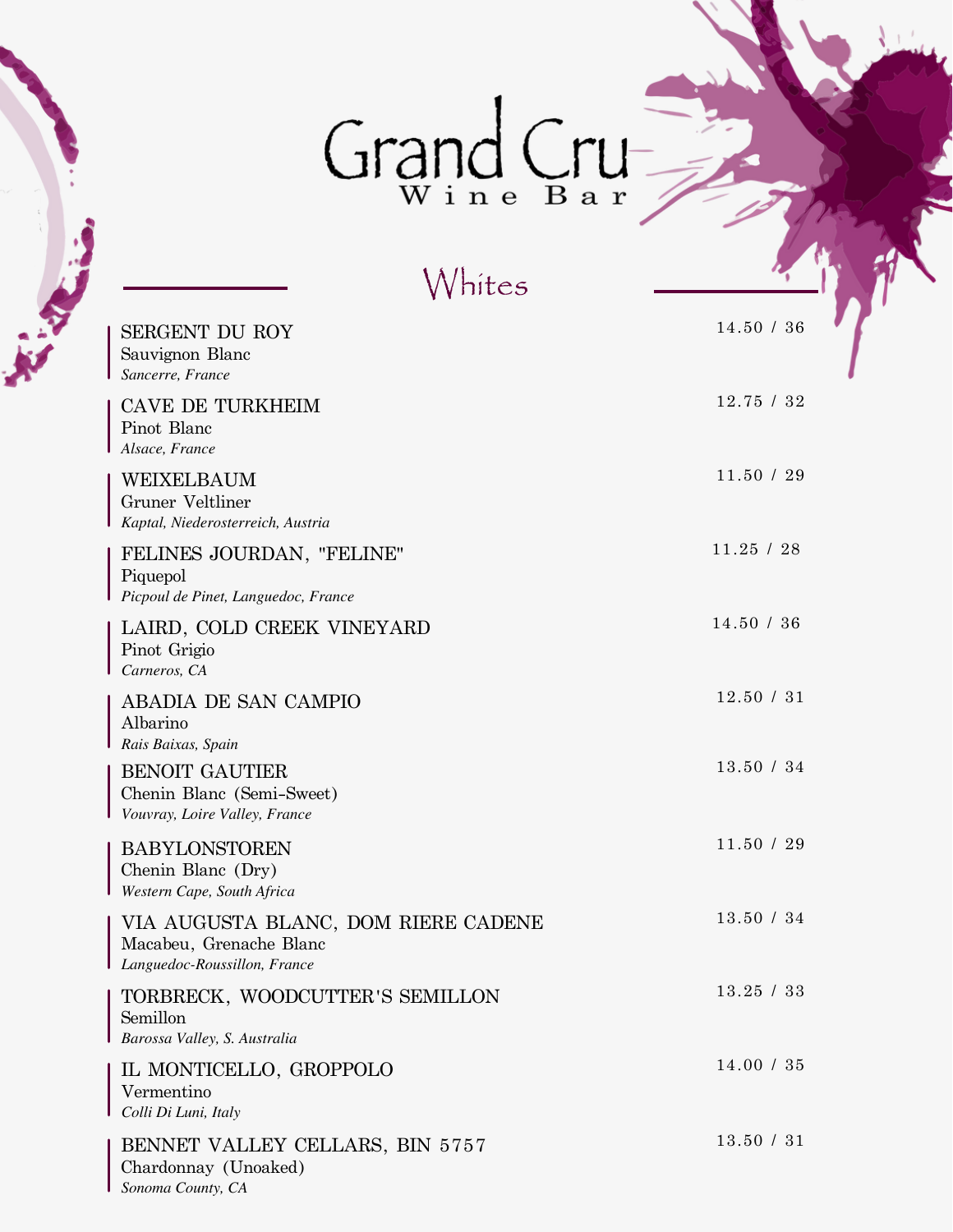# Grand Cru-

### Whites

**AV** 

| TRUE MYTH<br>Chardonnay (Buttery)<br>Edna Valley, CA                                                    | 12.00 / 30 |
|---------------------------------------------------------------------------------------------------------|------------|
| SLEEPING GIANT, BUENA TIERRA VINEYARD<br>Chardonnay (Oaked/Buttery)<br>Russian River Valley, Sonoma, CA | 22.50 / 56 |
| Roses                                                                                                   |            |
| SILVERADO VINEYARDS, BORREO<br>Sangiovese<br>Napa Valley, CA                                            | 16.50 / 41 |
| OVUM CELLARS, BIG SALT<br>Rose Blend<br>Oregon, USA                                                     | 15.50 / 39 |
| S. PRATSCH<br>Zweigelt<br>Niederosterreich, Austria                                                     | 11.50 / 29 |
| Reds                                                                                                    |            |
| IL PALAZZOTTO<br>Dolcetto<br>Diano d'Alba, Piedmont, Italy                                              | 12.75 /32  |
| <b>ELIZABETH ROSE</b><br>Pinot Noir<br>Napa Valley, CA                                                  | 14.00 / 35 |
| HENRI DARNAT, LA JUMALIE<br>Pinot Noir<br><b>Burgundy</b> , France                                      | 14.75 / 37 |
| EIEIO, CUVEE E<br>Pinot Noir<br>Willamette Valley, OR, USA                                              | 20.00 / 50 |
| HERENCIA ALTES, GARNATXA NEGRA<br>Grenache/Garnatxa<br>Terra Alta, Spain                                | 10.50 / 26 |
| QUAQUARINI, SANGUE DI GIUDA (SEMI-SWEET)<br>Red Blend<br>Otrepo Pavese, Lombardy, Italy                 | 11.25 / 28 |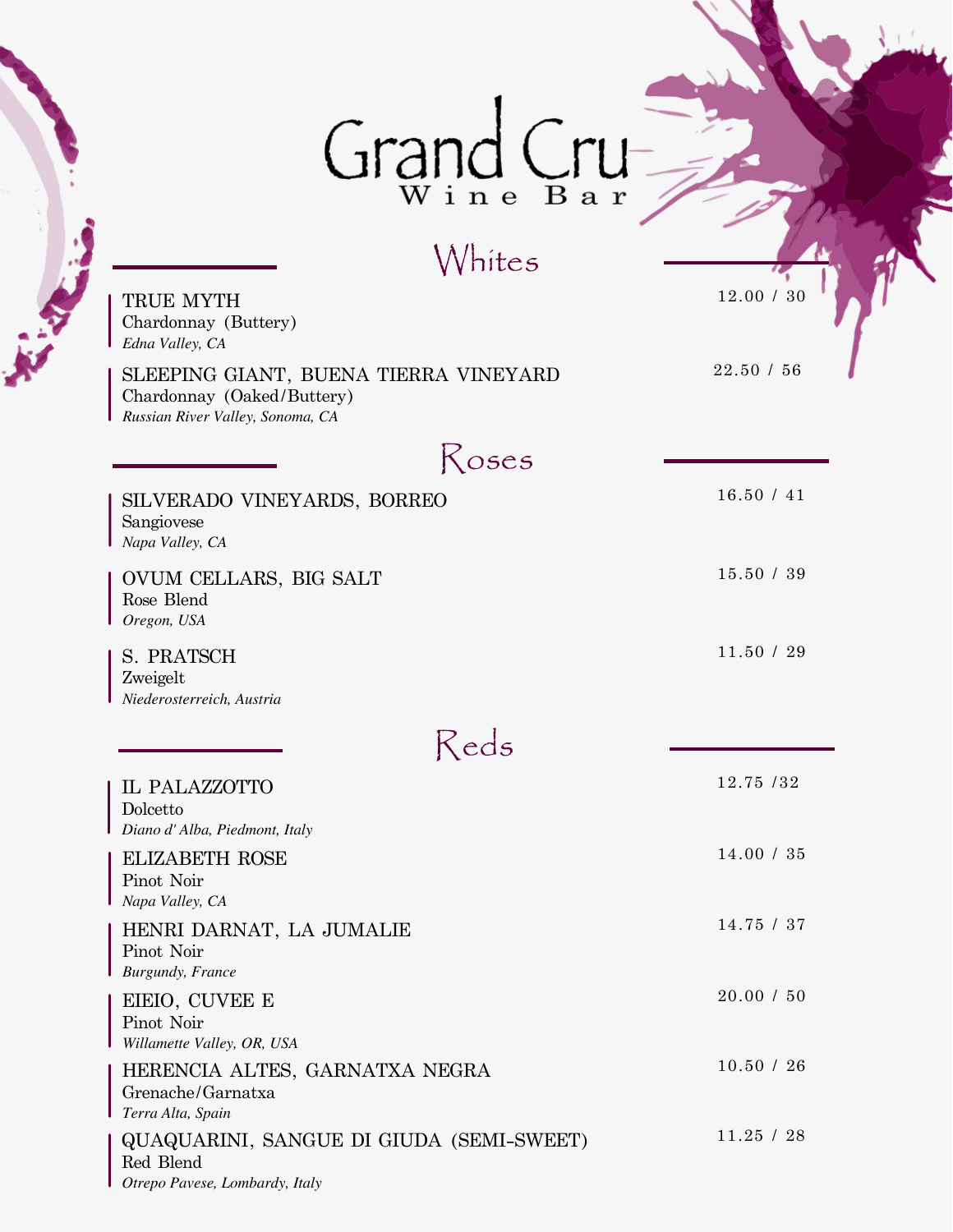# Grand Cru

Reds *Valpolicella, Veneto, Italy* CA' DEL MONTE, RIPASSO CLASSICO SUPERIORE 13.50 / 34 Red Blend *Ribera del Duero, Spain* CEPA 21, HITO  $13.50 / 34$ Tempranillo *Cotes du Roussillon, France* DOM RIERE CADENE, VIA AUGUSTA 15.25 / 38 Red Blend *Mendoza, Argentina* DURIGUTTI 10.75 / 27 Bonarda TAPIZ, ALTA COLLECTION 14.50 / 36 *Cahors, France* CHATEAU LAUR, VIELLE VIGNES 12.00 / 30 Malbec *Alexander Valley, Sonoma, CA, USA* TRENTADUE, LA STORIA 13.50 / 34 Merlot *Piedmont, Italy* MARCHESI INCISA, ROLLONE  $13.50 / 34$ Red Blend *Western Cape, South Africa* APHEA, CELLARMASTER'S RESERVE 12.00 / 30 Red Blend *Tuscany, Italy* VILLA S. ANNA, VINO NOBILE DI MONTEPULCIANO 21.50 / 54 Sangiovese *Cadiz, Spain* VARA Y PULGAR 14.00 / 35 Tintilla/Graciano *Salento, Puglia, Italy* MOCAVERO, SIRE 14.75 / 37 Negroamaro

*Valle de Uco, Mendoza, Argentina* Malbec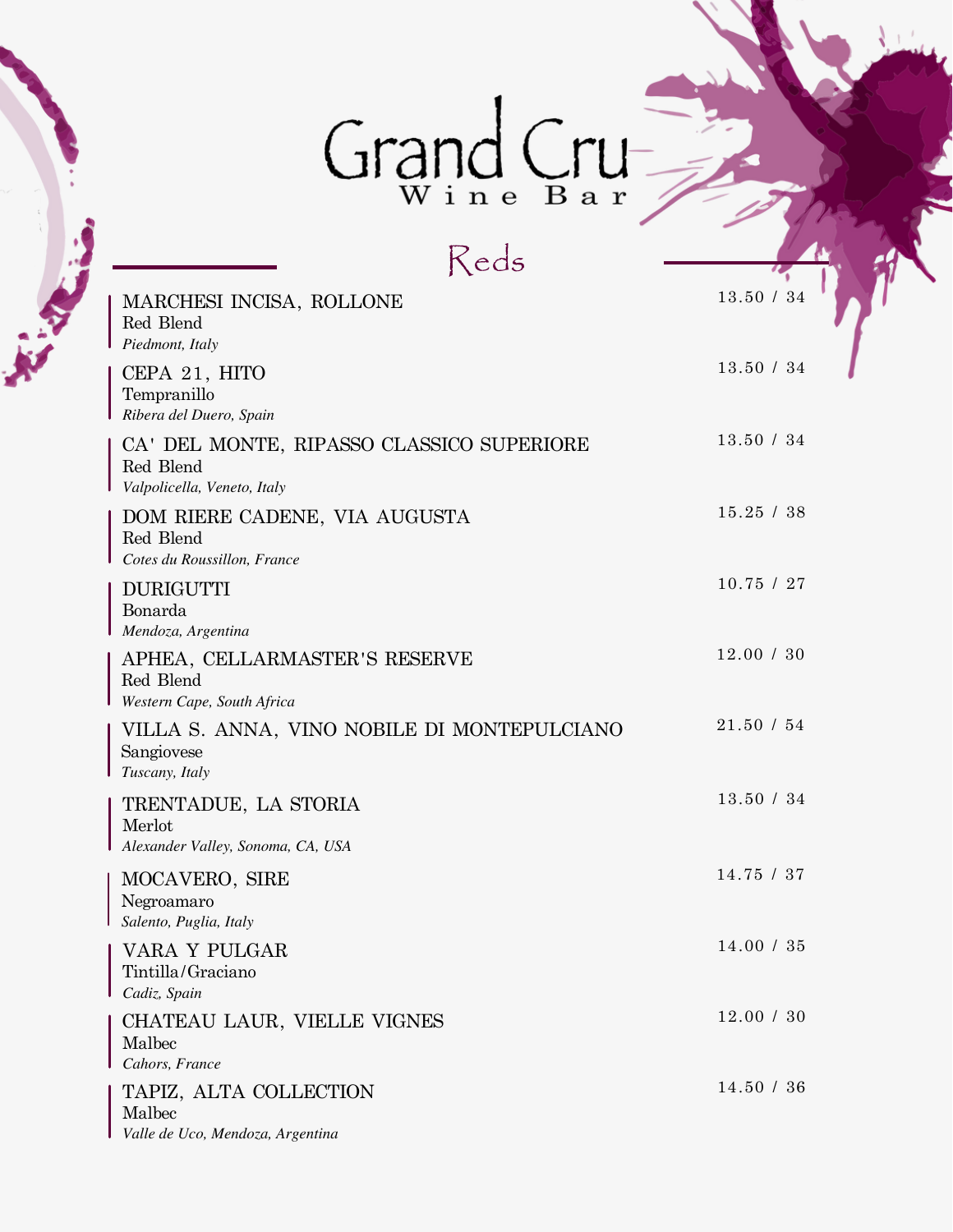# Grand Cru

Reds *California* TERRA ROUGE 13.50 / 34 Syrah *Langhorne Creek, Australia* HEARTLAND, DIRECTOR'S CUT 18.75 / 47 Shiraz *Lodi, CA* OAK FARM, TIEVOLI 11.25 / 28 Red Blend *Bordeaux, France* CRU MONPLAISIR, BORDEAUX SUPERIEUR 15.25 / 38 Red Blend *Napa Valley, CA, USA* DEARDEN, "ONE IRON" MERITAGE  $$30.00\text{ / }77$$ Red Blend *Columbia Valley, WA, USA* ALTERED DIMENSION 12.50 / 32 Cabernet Sauvignon TERRA D'ORO 11.25 / 28 Petite Syrah *Stellenbosch, South Africa* 16.00 / 42 STARK-CONDE Cabernet Sauvignon *Napa Valley, CA, USA* SILVER GHOST 21.25 / 53 Cabernet Sauvignon *Rhone Valley, France* PAUL AUTARD, CHATEAUNEUF-DU-PAPE 21.50 / 54 Red Blend *Chinon, Loire Valley, France* DOMAINE RAFFAULT, CLOS D'ISORE 13.00 / 33 Cabernet Franc *Amador County, CA* RENWOOD, PREMIER OLD VINE ZIN 12.75 / 32 Zinfandel

Amador County, CA, USA